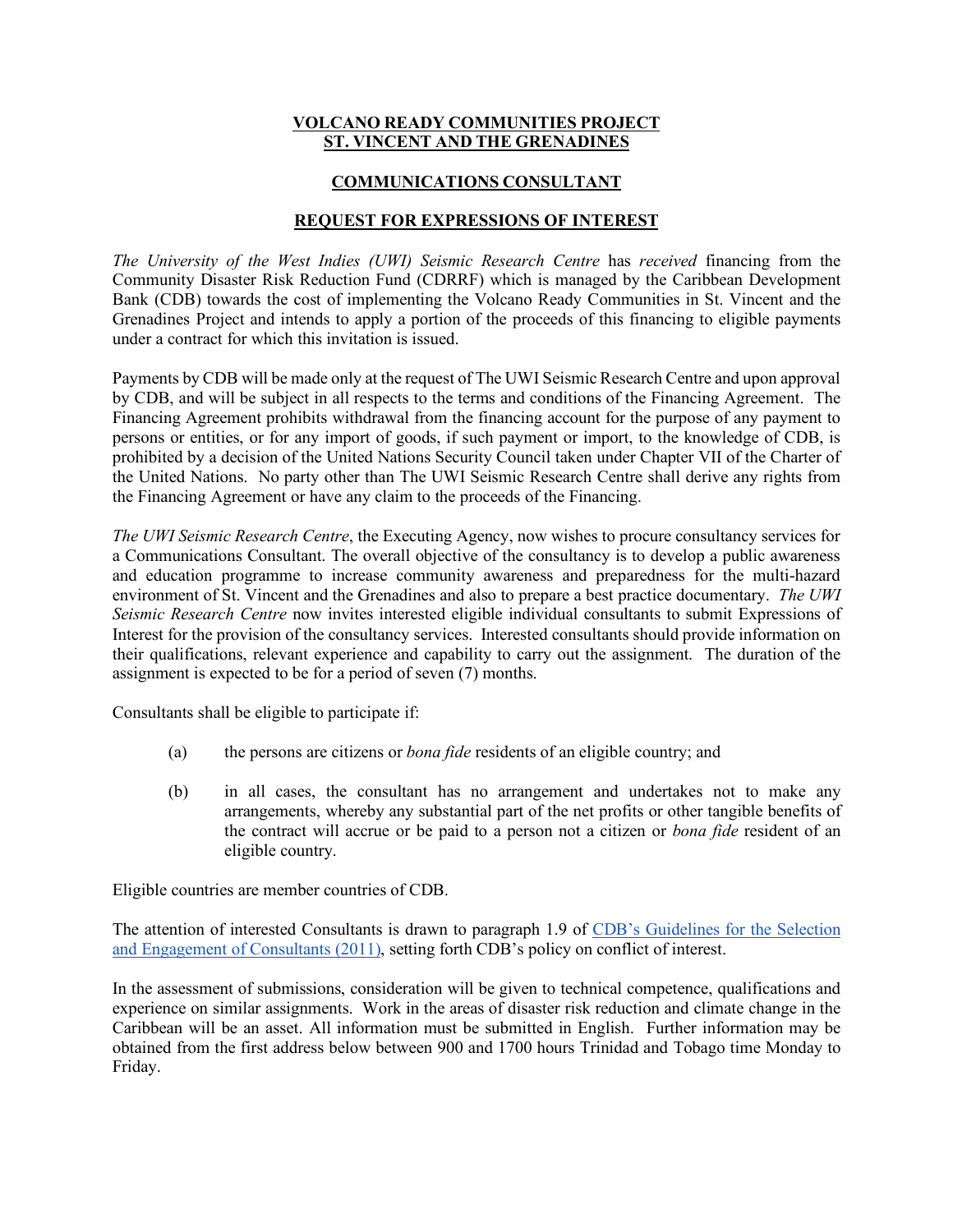Electronic copies of the Expressions of Interest must be emailed to the first address below, and copied to CDB at the second address below, no later than *16:00 hours on Friday, April 12, 2019.* The email submission must include the name and address of the applicant and the subject line shall be clearly marked **"Expression of Interest – Volcano Ready Project Communications Consultancy".**

Following the assessment of submissions, the most technically capable and appropriately experienced applicant will be invited to negotiate a contract to provide the consultancy services. The UWI Seismic Research Centre reserves the right to accept or reject late applications or to cancel the present invitation partially or in its entirety. It will not be bound to assign any reason for not engaging the services of any applicant and will not defray any costs incurred by any applicant in the preparation and submission of Expressions of Interest.

#### **Address 1 Address 2**

*Email: volcanoreadysvg@gmail.com Email: procurement@caribank.org*

The Director The Procurement Officer The UWI Seismic Research Centre Caribbean Development Bank The University of the West Indies Wildey St. Augustine St. Michael Trinidad Barbados Tel: +1 868 662-4659 Tel: +1 246 431-1600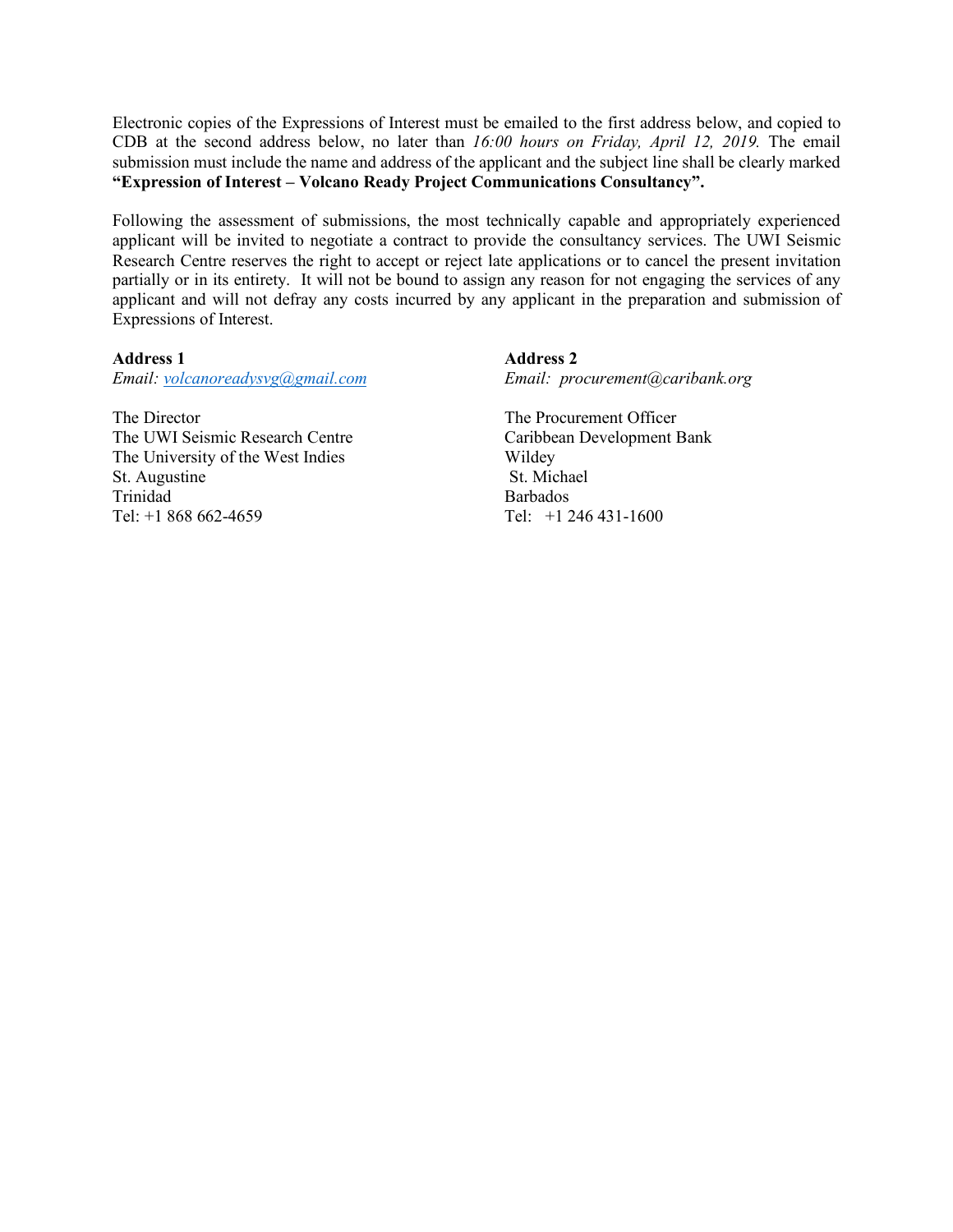# **VOLCANO READY COMMUNITIES PROJECT ST. VINCENT AND THE GRENADINES**

# **COMMUNICATIONS CONSULTANT**

# *TERMS OF REFERENCE*

# **1. PROJECT BACKGROUND**

1.01 The Community Disaster Risk Reduction Fund (CDRRF) is a multi-donor trust fund established by the Caribbean Development Bank (CDB) in March 2012. The Fund is administered by CDB which is based in Barbados. The purpose of CDRRF is to finance, through the provision of grant funding, Disaster Risk Reduction (DRR) and/or Climate Change Adaptation (CCA) initiatives at the community level across CDB Borrowing Member Countries (BMC), with the exception of Haiti. The DRR/CCA initiatives should seek to enhance livelihoods, resilience, and sustainability within the community.

1.02 The University of the West Indies (UWI) Seismic Research Centre (SRC) is the premiere geological hazards research and monitoring agency in the Caribbean and one of the few specialised research institutions of The UWI. The SRC plays an active role in promoting geologic hazard awareness, volcano contingency planning and early warning systems. The vision of the SRC is to be the leading agency in the Eastern Caribbean for earthquake, volcano and tsunami monitoring and for the dissemination of information to reduce risk, deaths, injuries, property damage and economic loss.

1.03 St. Vincent and the Grenadines is among the most disaster-prone territories in the world, and is affected on a regular basis by the negative impacts of natural hazards such as volcanoes, earthquakes, hurricanes, landslide, rainfall events, storm surge and drought. The Volcano Ready Communities Project seeks to reduce vulnerability to the multi-hazard environment of the Soufriere Volcano through a combination of activities designed to enhance community early warning procedures, increase adaptive capacities, strengthen awareness, and enhance response capacities.

1.04 The Project comprises four components which seek to increase the resilience of the 12 communities in St. Vincent and the Grenadines to volcanic and other natural hazard events and Climate Change (CC). The communities have been divided into two groups and they are (a) Windward communities comprising Fancy, Owia, Sandy Bay, Overland and Big Level, South Rivers, Park Hill, Colonaire, and (b) Leeward communities comprising Fitz Hughes, Chateaubelair, Rose Hall, and Spring Village. The Project activities under each component are summarised as follows:

### **Component 1: Increased Community Volcano and Other Natural Hazard Readiness**

1.05 A set of protocols will be developed to guide the establishment of an alerting system for natural hazards in the 12 target communities. This will be done in collaboration with the National Emergency Management Organisation (NEMO) and the District Disaster Committees. This component will obtain some of its inputs from existing monitoring mechanisms, such as the regional tsunami warning system and SRC operated volcano and earthquake monitoring network. The approach to be used will increase community involvement in the collection and analysis of data and this will help to improve their understanding of natural hazard impacts. Under this component, protocols to alert men, women, children, the elderly, disabled and other vulnerable populations, about volcano and other related natural hazards and their potential impacts will be developed and shared with the target communities.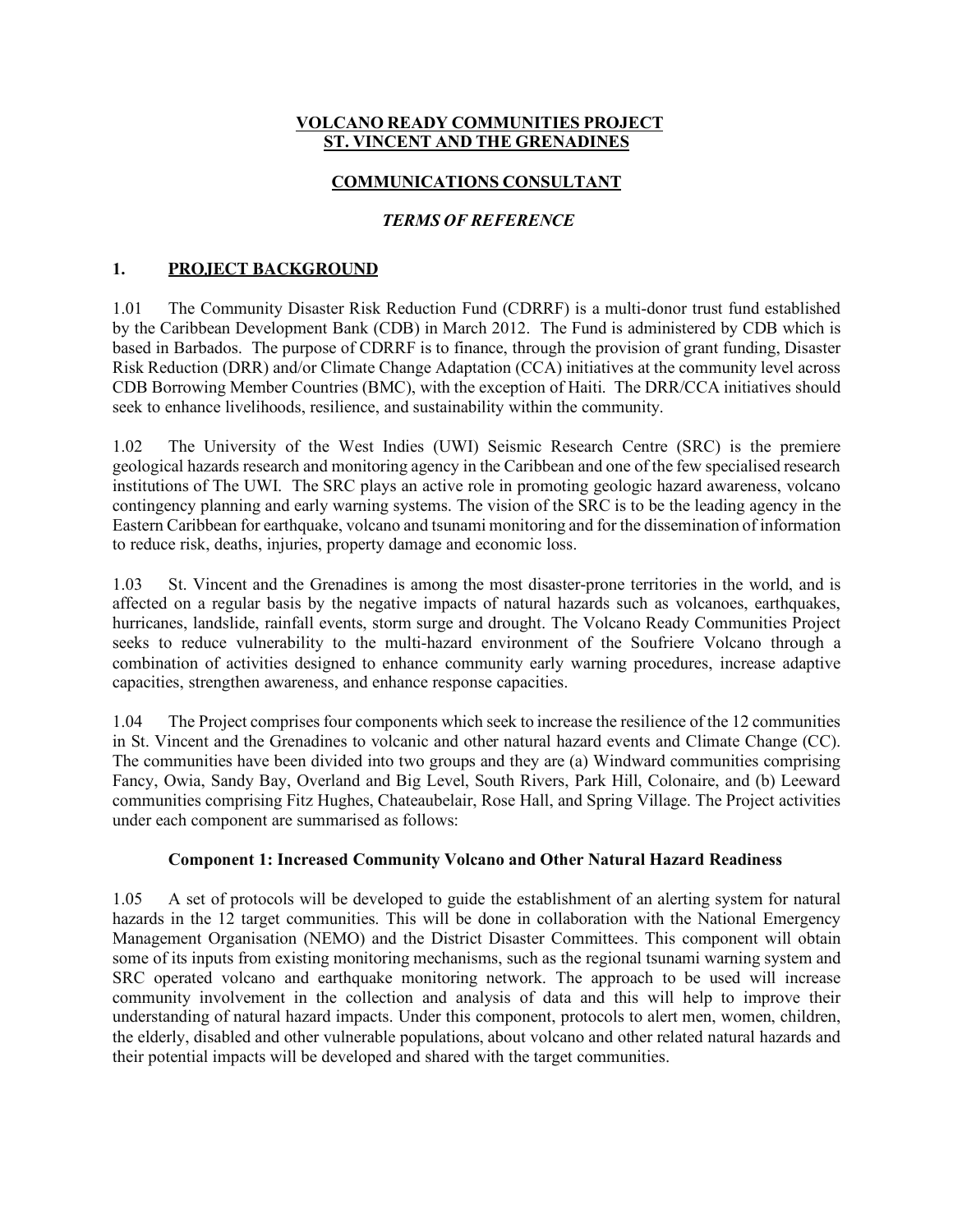## **Component 2: Increased Knowledge and Awareness of Volcano and Multi-Hazards Risk Reduction and Climate Change Impacts in the Beneficiary Communities**

1.06 Under this component a number of gender-sensitive multi-hazard, public awareness and education materials will be developed and programmes implemented. The materials will be shared with schools, businesses, community groups, and the residents of the target communities. Information on best practices will be captured, published, and shared with stakeholders.

1.07 The public awareness programme to be developed under the Project will be gender sensitive to ensure that socially constructed roles of men, women, youth, disabled and other vulnerable groups in the 12 target communities are addressed through specific messages about how to deal with the volcano, other natural hazards and climate change. Where necessary and advantageous, gender separated participatory exercises will be used to allow for the identification and voicing of concerns that may not necessarily be raised during mixed open discussions.

# **Component 3: Enhanced Adaptive Capacity**

1.08 This element of the Project will facilitate the preparation of volcano level contingency plans<sup>1</sup> for the 12 communities in the high-risk zones of the Soufriere Volcano. The stakeholders (government, civil society, and the private sector) will be engaged to assist the at-risk communities with the development and identification of resources required for the continued implementation of the volcano plans.

1.05 Recognising the importance of planning and implementing initiatives in the communities in focus, and the need to improve the way that DRR, CC and emergency planning are communicated and understood, using a range of media, including video, infographics and written outputs, the UWI SRC is seeking to procure the services of a Communications Consultant.

# **2. OBJECTIVES**

2.01 The overall objective of the Communications Consultancy is to provide specialist services required to develop and write content for internal and external media communications, including internet, video, print and email, which will increase the knowledge, awareness and understanding of how natural hazards impact the livelihoods and security of persons in residing in the communities of focus for the Volcano Ready Project.

2.02 Specifically, the consultancy will focus on the following:

- (a) Designing and implementing a gender sensitive a multi-modal Multi-Hazard Public Awareness and Education Programme (MHPAE) communication programme that is consistent with national and regional disaster risk management objectives and priorities and other regional priorities for development including gender equality and inclusion.
- (b) Developing and writing content for internal and external media communications, including internet, video, print and email
- (c) Documenting and disseminating information on communication best practice related to the Volcano Ready Project

<sup>|&</sup>lt;br>|<br>|  $\frac{1}{1}$  A volcano level contingency plan is a predetermined phased response based on the level of volcanic activity occurring, or forecast, and the need to protect people.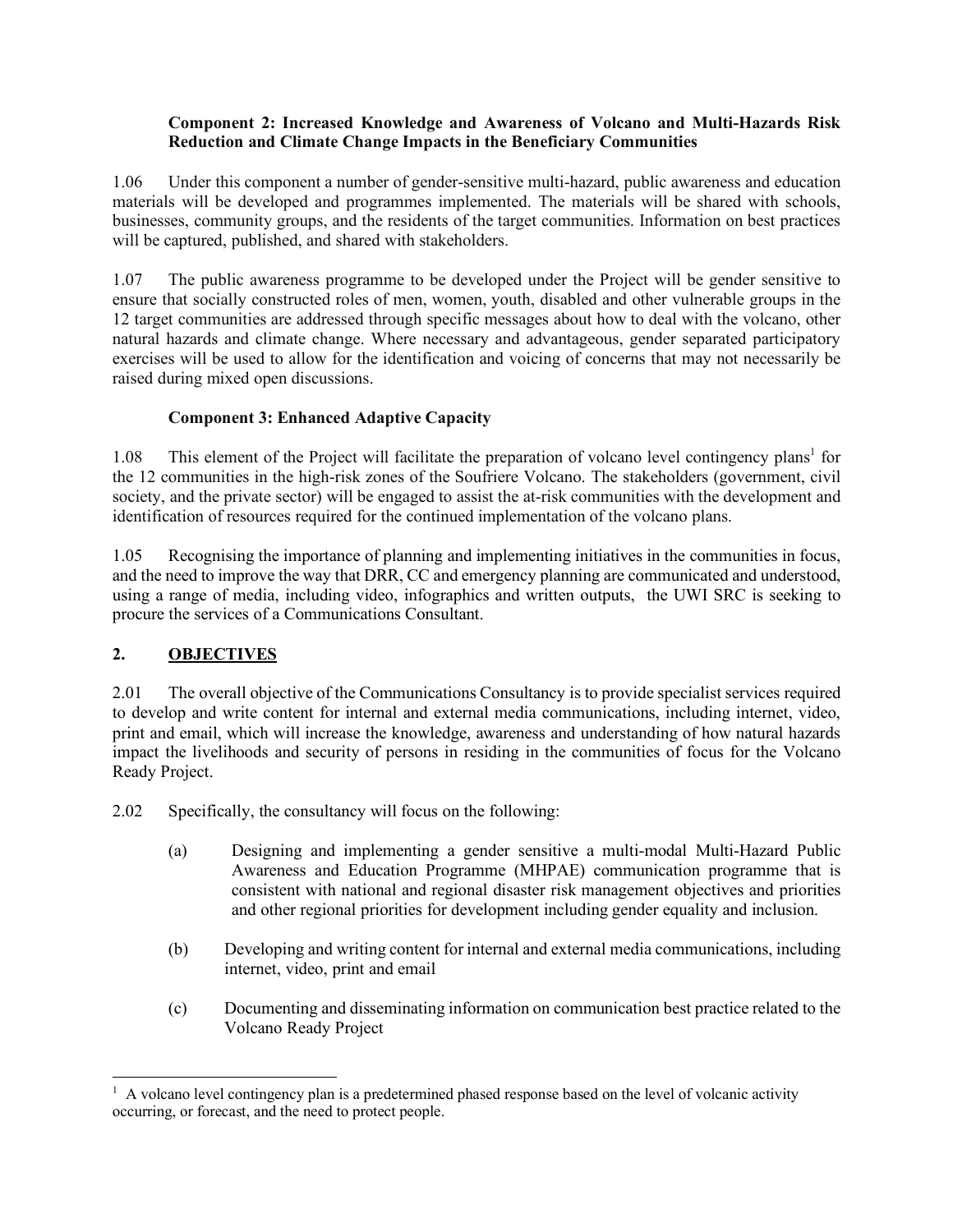(d) Organising training events in preparedness and response measures outlined in the Volcano Plans and other natural hazards impacting the target communities.

## **3. SCOPE OF SERVICES**

- 3.01 The consultancy services shall consist of the following:
	- (a) Reviewing of existing national, regional and international MHPAEs, tools and resources and relevant policy.
	- (b) Identifying specific concepts and approaches that best facilitate increased awareness and education at the community level.
	- (c) Developing a multi-modal, community-based multi-hazard public awareness and education programme that includes strategies to:
		- (i) identify stories and key messages that are engaging, motivating and high quality which communicate the impact of and showcase the work of the Project
		- (ii) incorporate societal values, norms, customs and behaviours in the communications materials
		- (iii) develop activities that encourage critical reflection, tap into natural enthusiasm
		- (iv) use different learning styles, storytelling and charismatic mascots.
	- (d) Developing age-appropriate public education and awareness hazard specific content for Kindergarten through to Standard 2 and Standards 3-5 5, in consultation with the ministry responsible for education.
	- (e) Supporting the Project with the creation and/or delivery of communications activities and products such as written content and scripts that contain information on local experiences, newsletters, case studies, including infographics and learning events, relate to the work of the Project, and storyboards for a documentary film on community DRR/CC best practices.
	- (f) Conducting consultation and engagement activities with community stakeholders to develop a series of case studies featuring and targeting project communities to showcase multi-hazard experiences, climate resilience and risk reduction measures.
	- (g) Making sure that storytelling narratives accurately portray past events and experiences as well as include proactive behaviours through lessons learnt such as suggested mitigation measures, preparedness and response.
	- (h) Conducting discussions\meetings with project partners to review the communications programme objectives and content.
	- (i) Ensuring that all communication material is targeted at agreed audiences, and deliver agreed key messages.
	- (j) Disseminating communications through campaigns and training activities in project communities in collaboration with the project partners under the Volcano Ready Project.
	- (k) Contributing to the identification of new and creative ways to enhance the visibility and outreach of the Project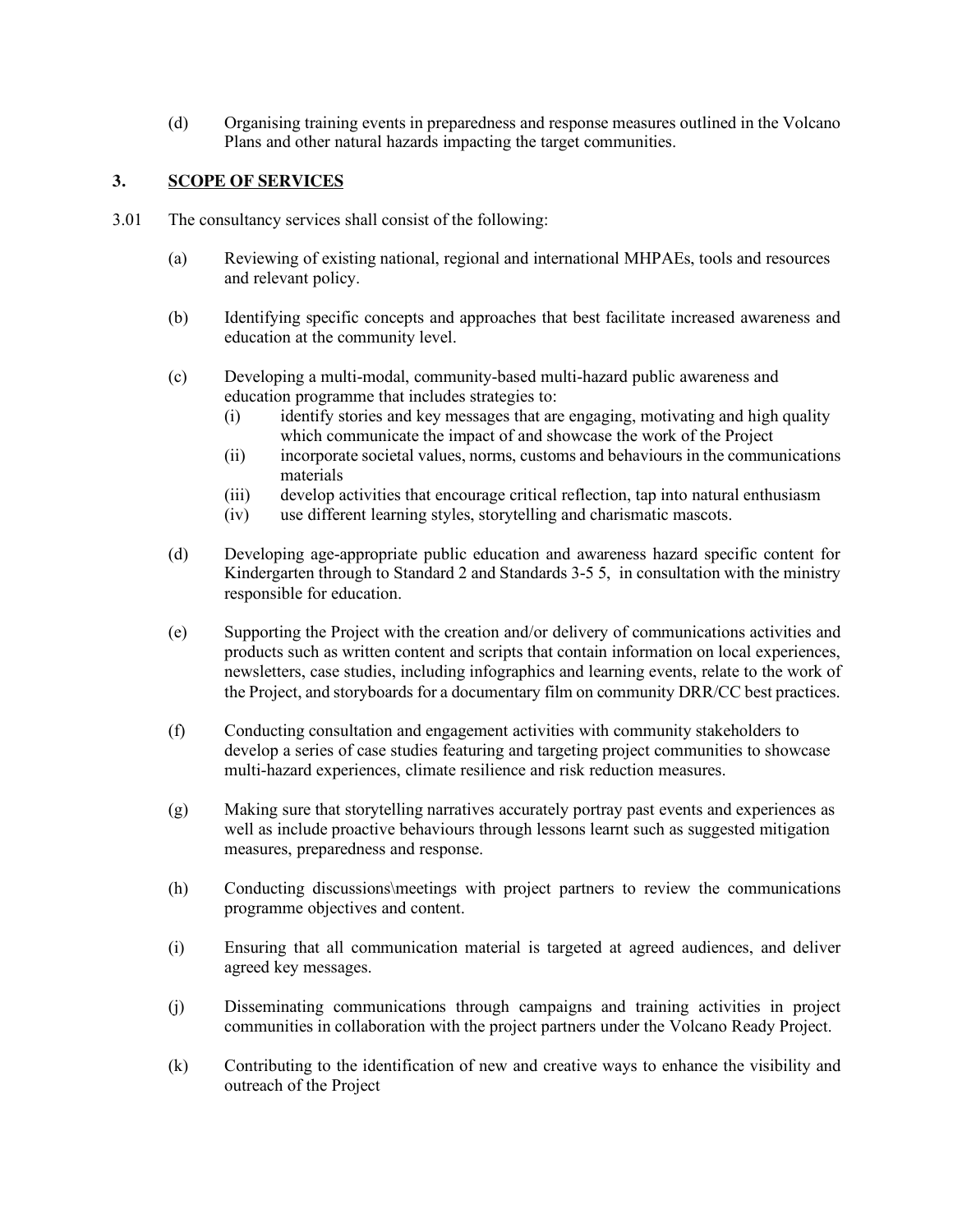- (l) Assisting the Project Office with the organisation of training sessions aimed at introducing and sensitising target stakeholders to the DRR and CC materials developed as outputs of the Volcano-Ready Communities Project.
- (m) Supporting the Project Office with the documentation of learnings and building a 'library' of communication materials for the Volcano Ready Project.

# **4. IMPLEMENTATION ARRANGEMENTS AND DURATION**

4.01 The Consultant will report to the SRC Project Manager or his/her designate who will have overall responsibility for overseeing the administrative and logistic arrangements for the consultancy. UWI SRC will provide the Consultant with the relevant reference and background materials on the Project. Where appropriate, electronic data sharing and collection methods and other communication technologies will be utilised during the assignment. SRC facilitate the implementation of the assignment and assist with any operational issues that may arise. SRC make arrangements for the introduction of the Consultant to key stakeholders as well as the organisation meetings and delivery of workshops in the target communities. UWI SRC will provide office accommodation required for the implementation of the consultancy.

4.02 The Consultant will be required to carry out the duties listed in Section 3 of the Terms of Reference at the locations in St. Vincent and the Grenadines in order to develop the communications programme and related materials and deliver the related training and capacity building components for these components of the Project. The Consultant will provide his/her transportation, computing and any other equipment required for the implementation of the consultancy.

4.03 Consultation and engagement with key project partners and stakeholders across the project communities is integral to the execution of the assignment. The consultant will therefore be required to undertake regular community visits and consultations, along with the Project Community Outreach Officer, provide regular reports on the consultancy to the stakeholders and also utilise approaches aimed at achieving and maintaining age and gender equity, inclusion and the participation of vulnerable groups in all activities related to the consultancy.

4.04 The consultancy will be implemented over a period of seven (7) months.

# **5. QUALIFICATIONS AND EXPERIENCE**

5.01 The Consultant should have a relevant Master's degree and background in journalism, communications or marketing. . A minimum of seven years' professional experience working in the field of communication. Multimedia production experience would be an asset. Excellent spoken and written English is required.

- 5.02 The Consultant is expected to have the following skills and abilities:
	- (a) Creative and versatile writing skills, including for digital media
	- (b) Experience in creating and engaging social media assets and image editing
	- (c) Good understanding of issues relating to DRR, CC and community-based preparedness in the Caribbean context
	- (d) Good analytical skills in relation to complex information and the ability to simply the information for audiences at various levels.
	- (e) Knowledge of gender equality and its importance in community development projects will be an asset.
	- (f) Knowledge of interactive approaches in promoting development and conducting assessments, training workshops, in facilitating the development process.